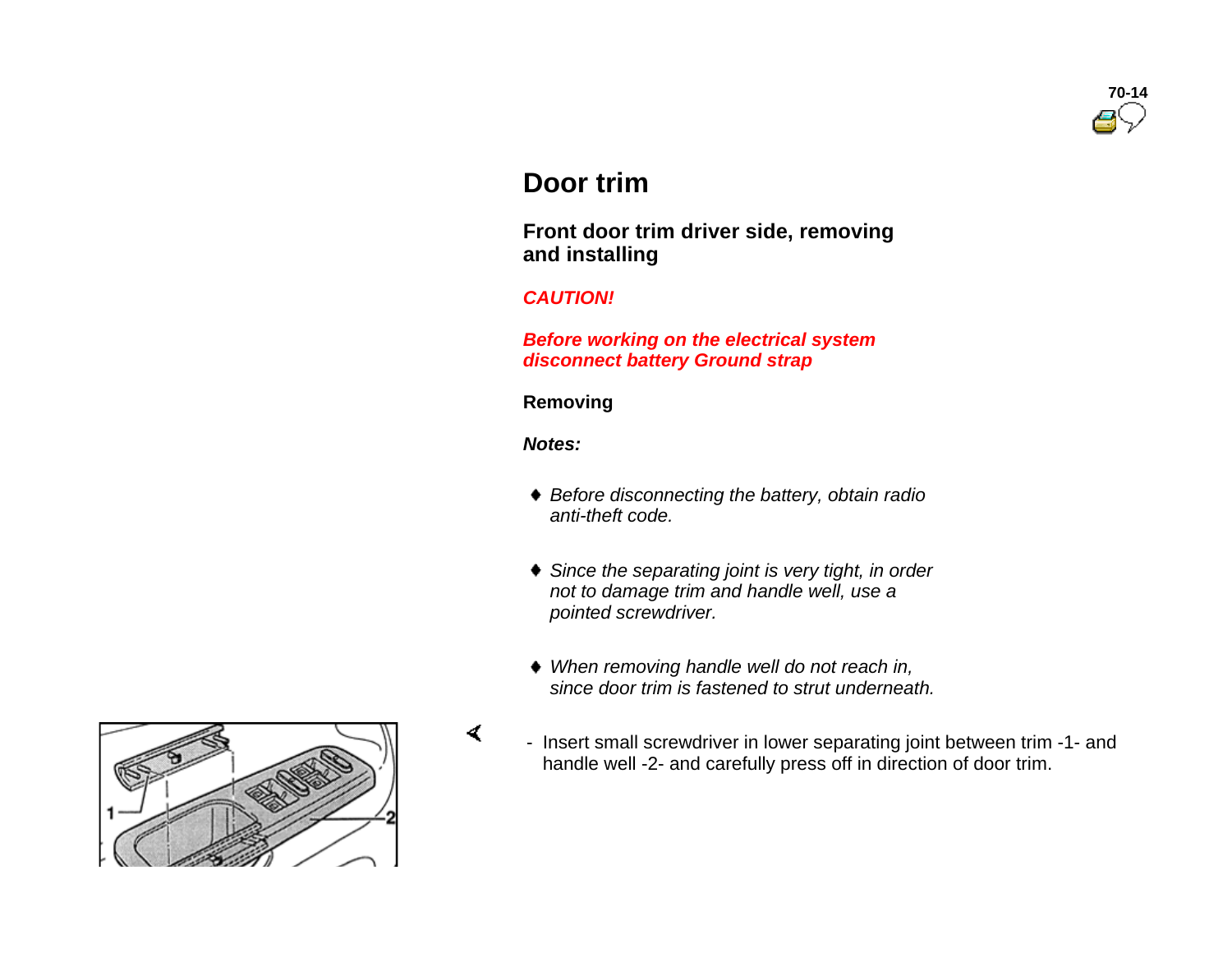

 $\mathbf 2$ 

N70-0376

 $\prec$ 

 $\prec$ - Unclip handle well-2- upward out of trim.

- Pull lock -1- in direction of arrow and remove connector -2-.

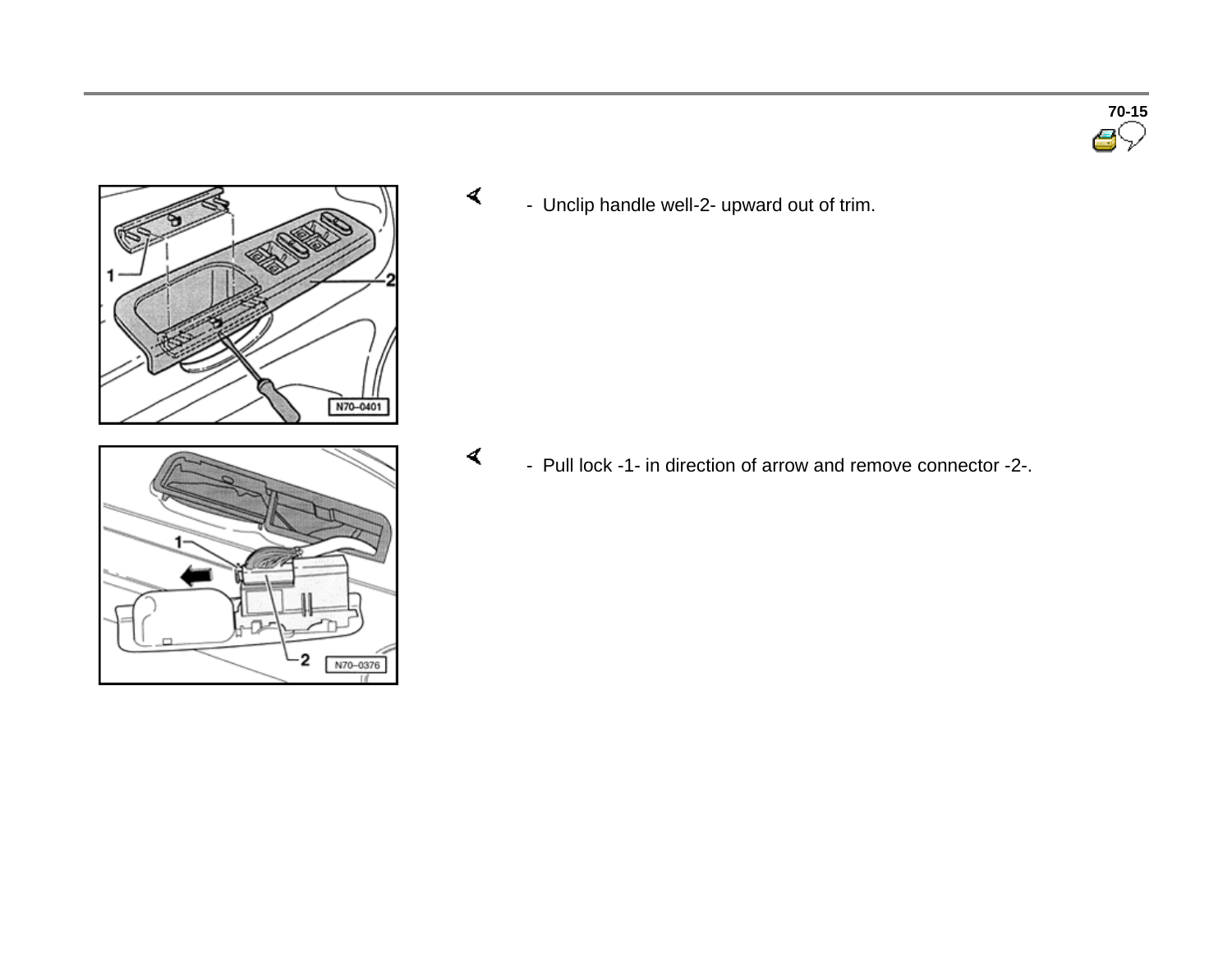



N70-0357

 $\blacktriangleleft$ - Unscrew 3 Phillips-head screws.

- Unscrew bolts (arrows)

 $\prec$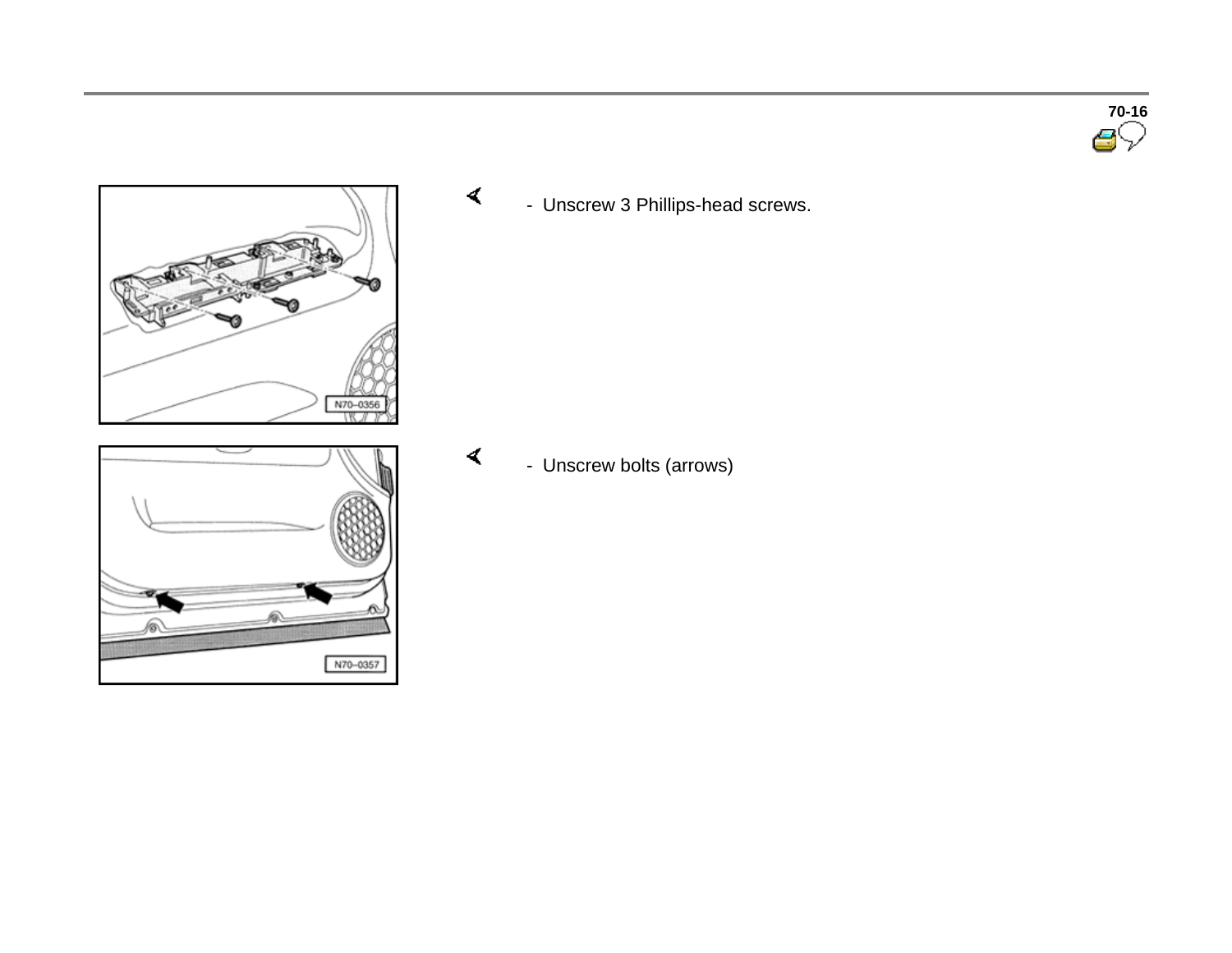# **70-17**



 $\blacktriangleleft$ 



- Raise door trim upward out of window channel.

- $\blacktriangleleft$  - Pull cable -1- out in direction of guide -2- and unhook.
	- Disconnect connectors -3- and -4-.

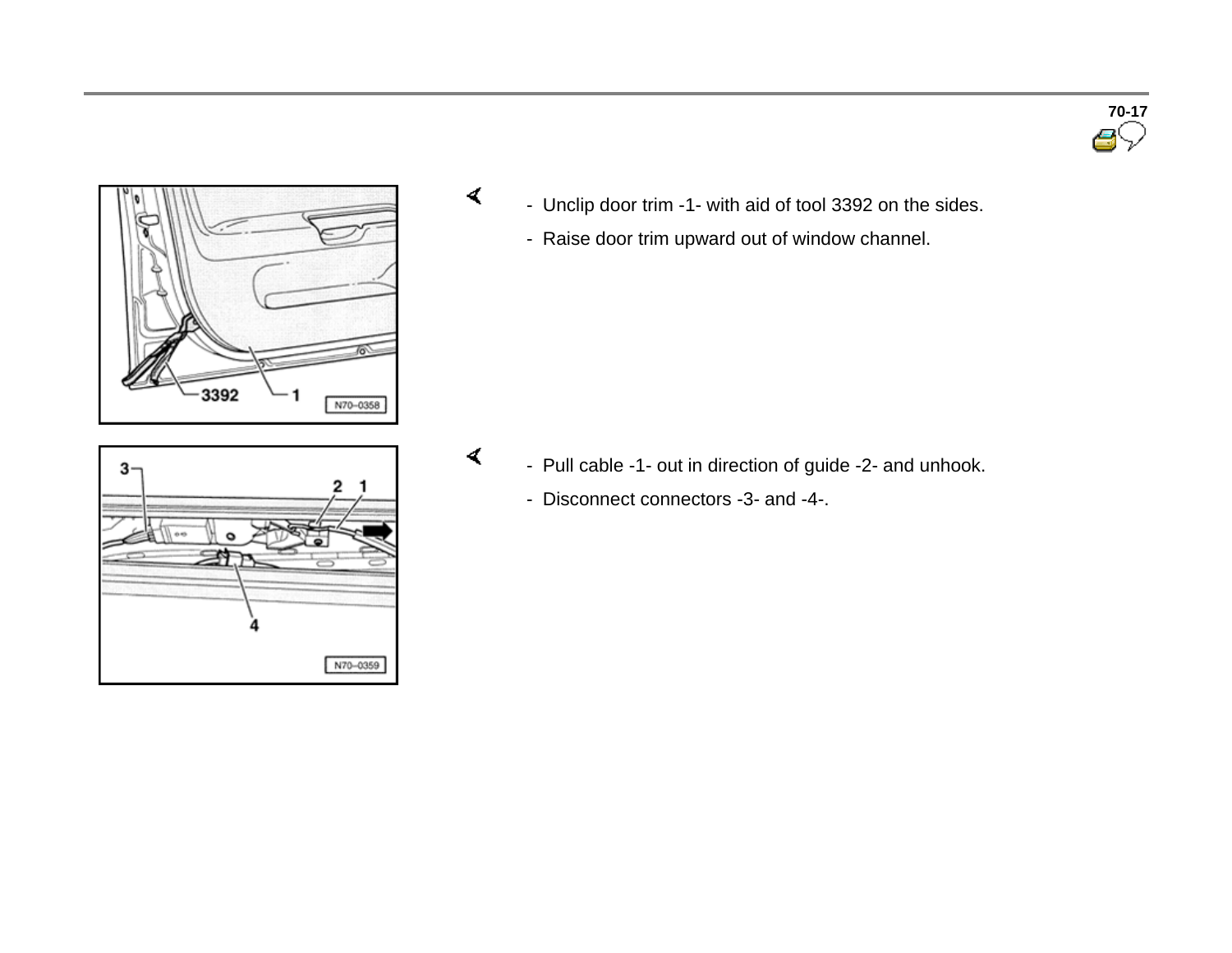

#### **Installing**

- Remove window channel seal -1- from door trim and install in window channel.

# *Notes:*

- *Before installing the door trim check clips and if necessary replace.*
- *After connecting the battery make sure that the vehicle equipment (radio, clock and power window regulators) are checked according to repair manual and/or operating instructions.*

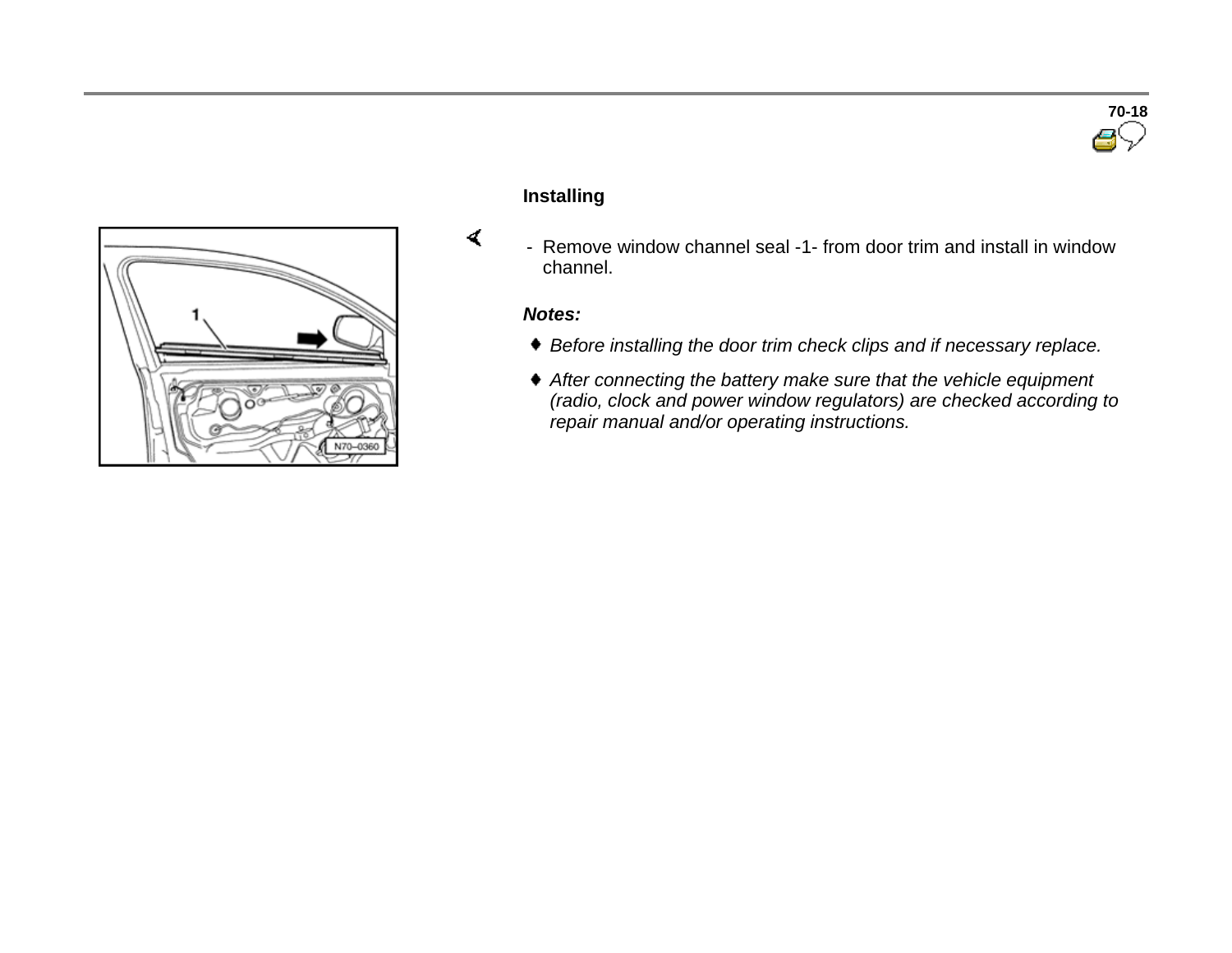

# **Front door trim passenger side, removing and installing**

# *CAUTION!*

 *Before working on electrical system: disconnect battery Ground strap.*

# **Removing**

*Notes:*

 $\prec$ 

- *Before disconnecting the battery, obtain radio anti-theft code.*
- *In order to avoid damage to door trim, place plastic spatula -2- between screwdriver and door trim.*
- Guide screwdriver (max. 5 mm wide) in the opening on the bottom side of the door inner handle (arrow), turn and pry trim -1- out.

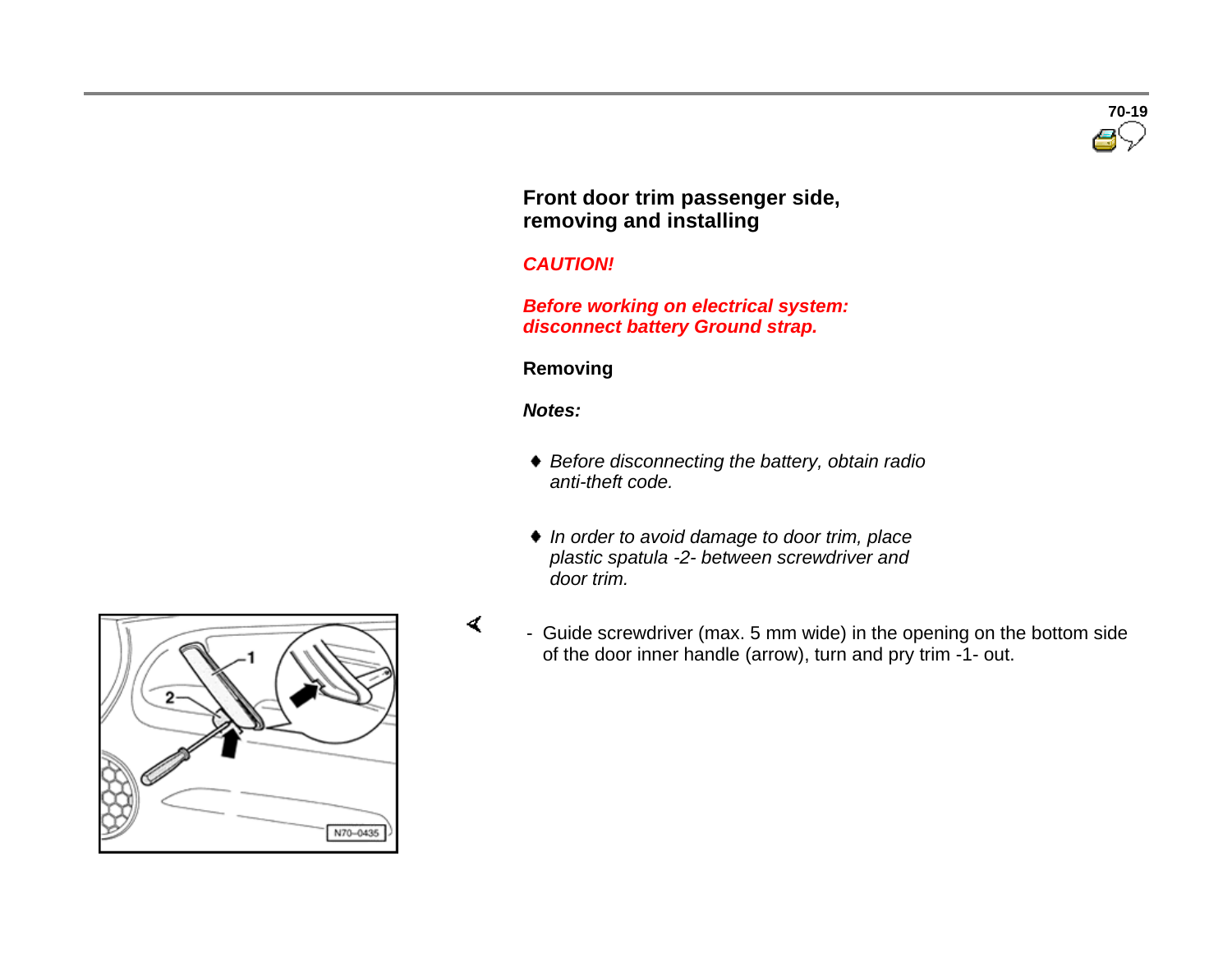

 $\blacktriangleleft$ - Unscrew bolts -1- and -2-.

# *Note:*

*Door interior handle -3- is bolted to door trim and can only be removed with door trim removed.*

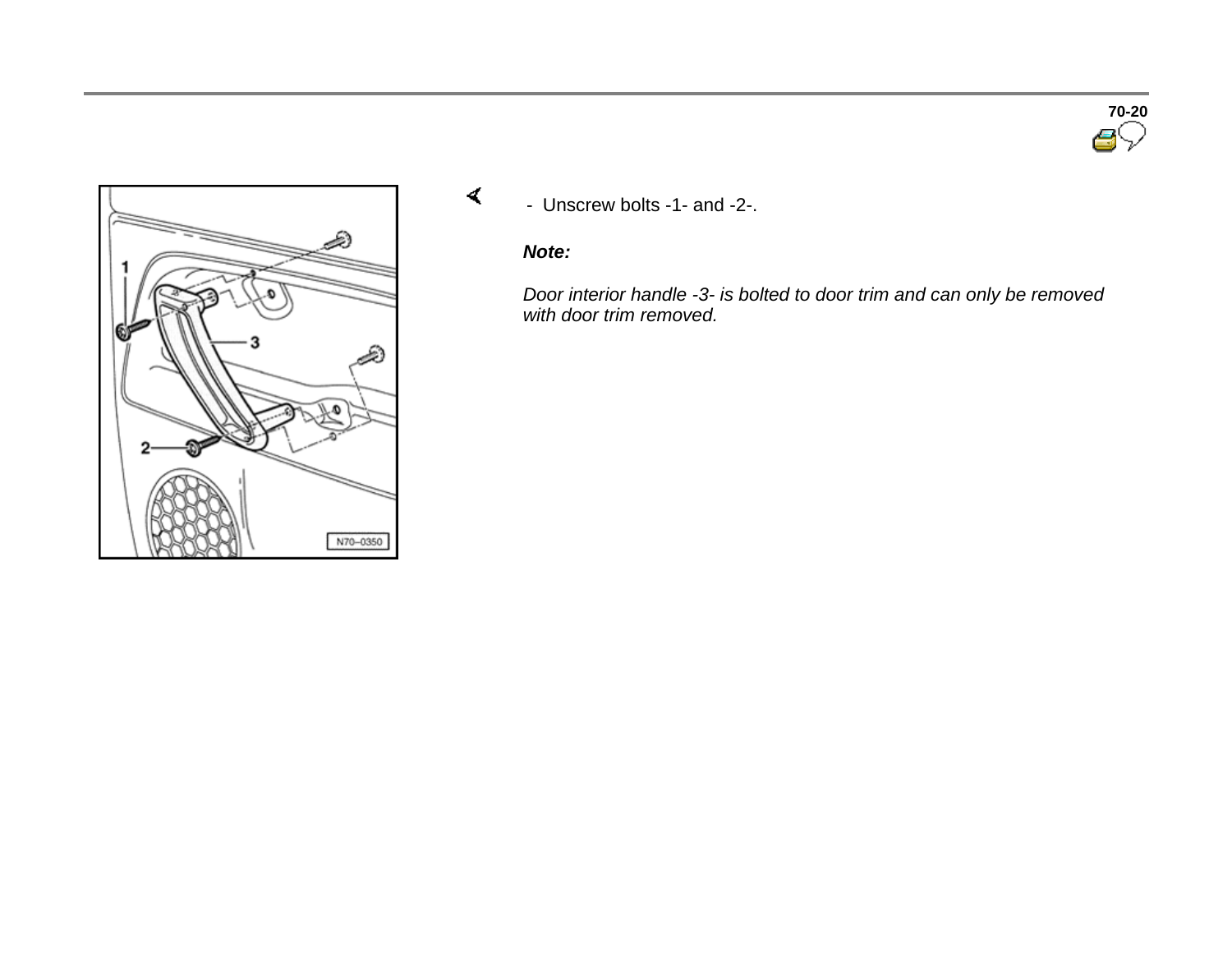

- Unscrew bolts (arrows)

 $\blacktriangleleft$ 

- Unclip door trim -1- with aid of tool 3392 on the sides.
- Raise door trim upward out of window channel.

- າ N70-0363
- Pull cable -1- out in direction of guide -2- and unhook.
	- Disconnect connector -3-.

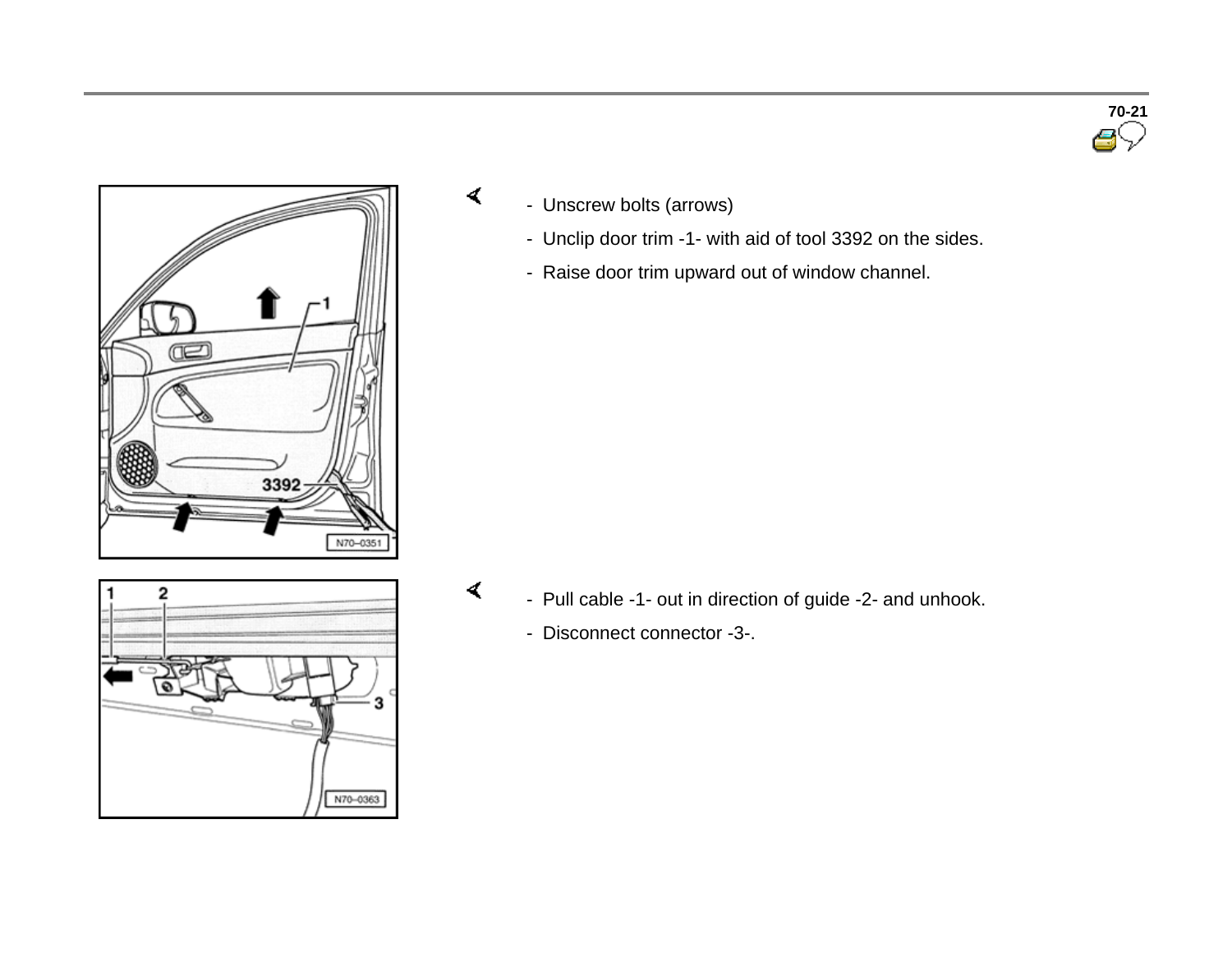

#### **Installing**

- Remove window channel seal -1- from door trim and install in window channel.

# *Notes:*

- *Before installing the door trim check clips and if necessary replace.*
- *After connecting the battery make sure that the vehicle equipment (radio, clock and power window regulators) are checked according to repair manual and/or operating instructions.*

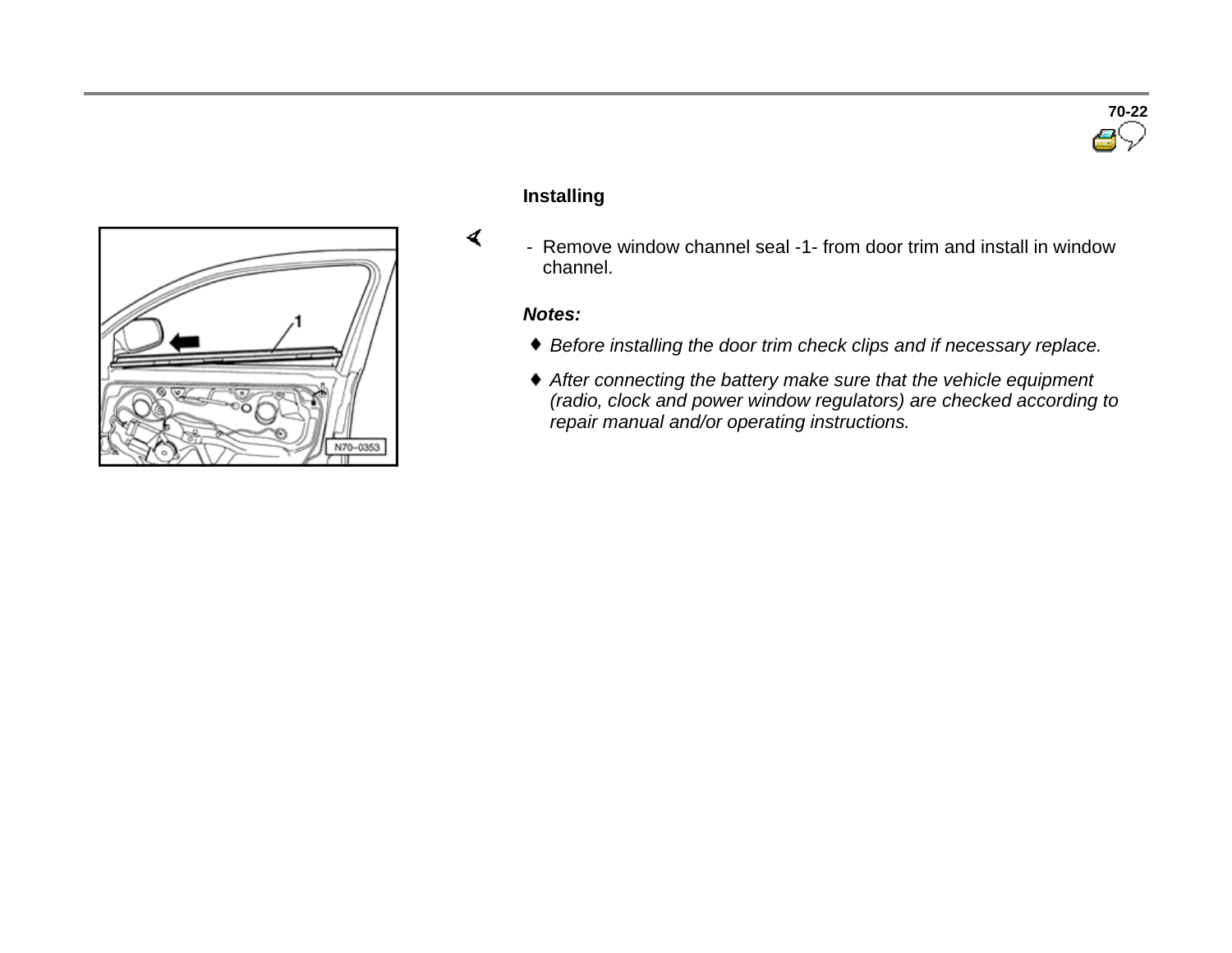

# **Rear door trim, removing and installing**

#### *CAUTION!*

 *Before working on electrical system: disconnect battery Ground strap.*

#### **Removing**

#### *Notes:*

- *Before disconnecting the battery, obtain radio anti-theft code.*
- *In order to avoid damage to door trim, place plastic spatula -2- between screwdriver and door trim.*
- Guide screwdriver (max. 5 mm wide) in the opening on the bottom side of the door inner handle (arrow), turn and pry trim -1- out.

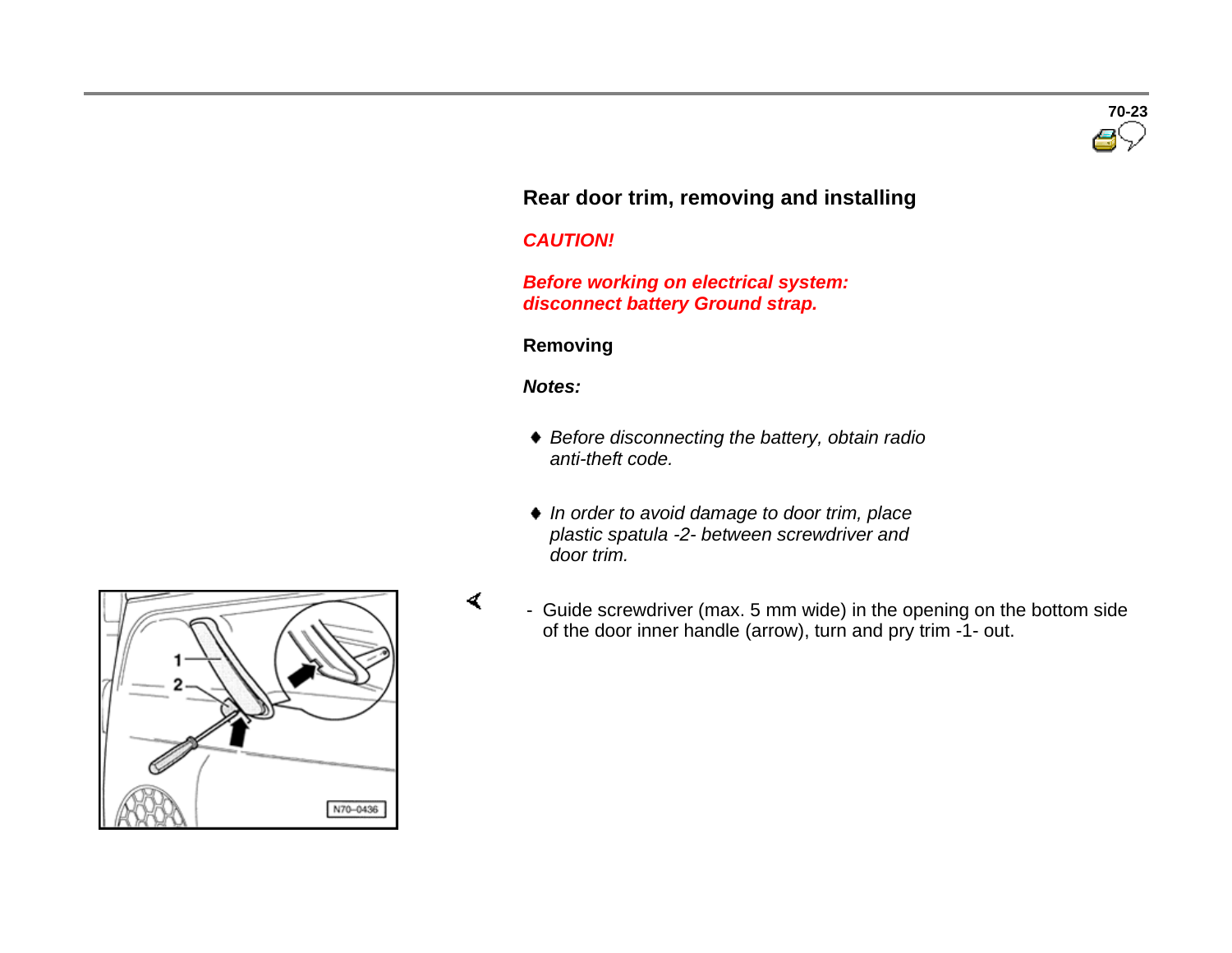

 $\blacktriangleleft$ - Unscrew bolts -1- and -2-.

# *Note:*

*Door interior handle -3- is bolted to door trim and can only be removed with door trim removed.*

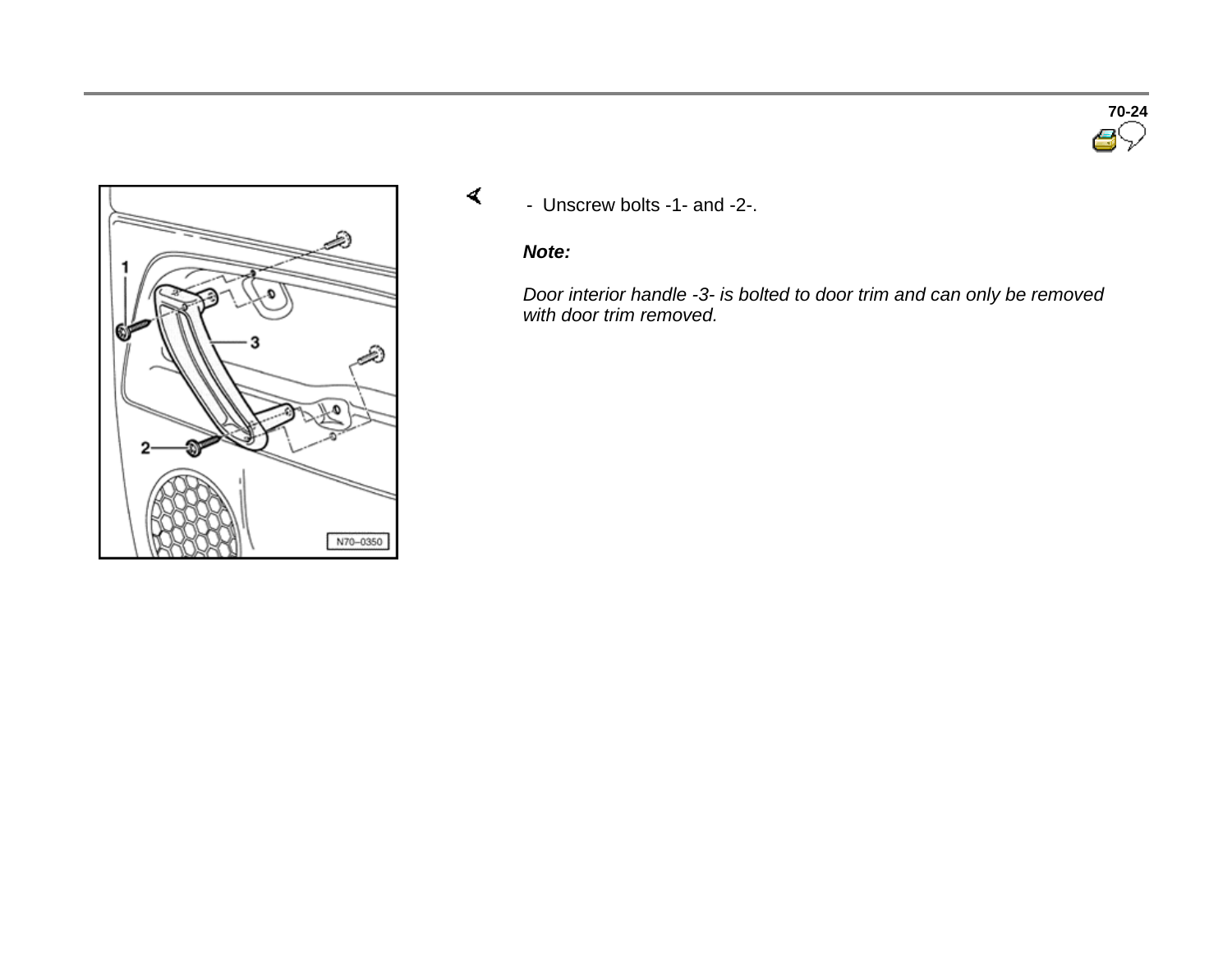

- Unscrew bolt -1-

 $\blacktriangleleft$ 

 $\blacktriangleleft$ 

- Unclip door trim with aid of tool 3392 on the sides.
- Raise door trim upward out of window channel.

з N70-0352

- Pull cable -1- out in direction of guide -2- and unhook.
	- Disconnect connector -3-.